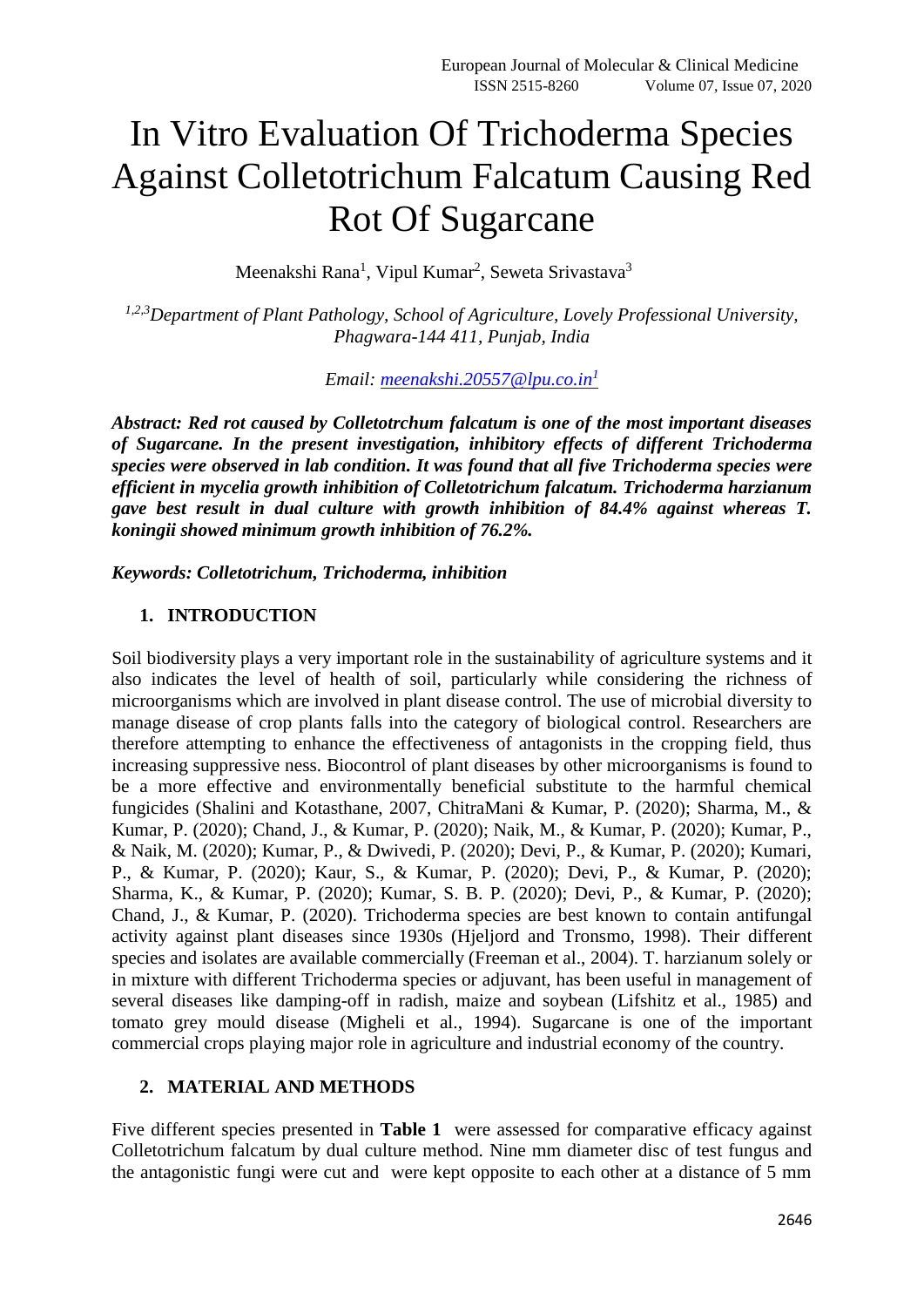from the edge of Petri dish. Same disc of test fungus was placed on another petri plate containing PDA, which served as Untreated (Control). Individual treatment was duplicated 3 times and incubated at  $25 \pm 2^{0}C$ . Per cent growth inhibition of test pathogen was found out by using given below formula (Vincent, 1947 and Behzad et al., 2008).

$$
Inhibition % = \frac{CONTROL - TREATED}{CONTROL} X 100
$$

Where,  $C = M$  y celial growth of the test Pathogen in controlled plate (mm)  $T = M$ ycelial growth of the test Pathogen in treatment (mm)

| <b>radici</b> . East of Thenouerina species used against conciourement rareatum |                              |  |  |
|---------------------------------------------------------------------------------|------------------------------|--|--|
| Treatment                                                                       | Name of Bio agent /Botanical |  |  |
| T1                                                                              | Trichoderma viride           |  |  |
| T <sub>2</sub>                                                                  | Trichoderma hamatum          |  |  |
| T <sub>3</sub>                                                                  | Trichoderma harzianum        |  |  |
| T <sub>4</sub>                                                                  | Trichoderma koningii         |  |  |
| $\overline{TS}$                                                                 | Trichoderma virens           |  |  |

| Table1. List of Trichoderma species used against Colletotrichum falcatum |  |  |
|--------------------------------------------------------------------------|--|--|
|--------------------------------------------------------------------------|--|--|

#### **3. RESULT AND DISCUSSION**

Effect of five different species (Table 2) were evaluated under in vitro condition. Trichoderma isolates were cultured along with Colletotrichum falcatum in petriplates for a week and it was found that all the species of Trichoderma reduced themycelial growth of Colletotrichum falcatum. Trichoderma harzianum gave best result in dual culture with minimum radial growth of 14.5mm and maximum growth inhibition of 84.4% followed by T.hamatum with radial growth of 15mm and growth inhibition of 83.3mm, T.viride with 82.2mm growth inhibition, T.virens with 77.2% growth inhibition whereas T. koningii showed minimunm growth inhibition of 76.2% with maximum mycelial growth of 21.5mm. Singh et al. (2004) observed inhibitory activity of different Trichoderma isolates against Colletotrichum falcatum. Webster and Lomas (1964) reported that Trichoderma viride produces gliotoxin and viridin which easily inhibit the growth of pathogens (Kumar, P. (2019); Kumar, D., Rameshwar, S. D., & Kumar, P. (2019); Dey, S. R., & Kumar, P. (2019); Kumar et al. (2019); Dey, S. R., & Kumar, P. (2019); Kumar, P., & Pathak, S. (2018); Kumar, P., & Dwivedi, P. (2018); Kumar, P., & Pathak, S. (2018); Kumar et al.,2018; Kumar, P., & Hemantaranjan, A. (2017); Dwivedi, P., & Prasann, K. (2016). Kumar, P. (2014); Kumar, P. (2013); Kumar et al. (2013); Prasann, K. (2012); Kumar et al. (2011); Kumar et al. (2014).

**Table2. Effect of different species of Trichoderma on the growth of Collectotrichum falcatum**

| S.No. | Trichoderma species | Colony       | Percent<br>growth |
|-------|---------------------|--------------|-------------------|
|       |                     | diameter(mm) | inhibition $(\%)$ |
|       |                     |              |                   |
| ı.    | T.harzianum         | 14.5         | 84.4              |
| 2.    | T.koningii          | 21.5         | 76.2              |
| 3.    | T.hamatum           |              | 83.3              |
| 4.    | T.viride            | 16           | 82.2              |
| 5.    | T.virens            | 20.5         | 77.2              |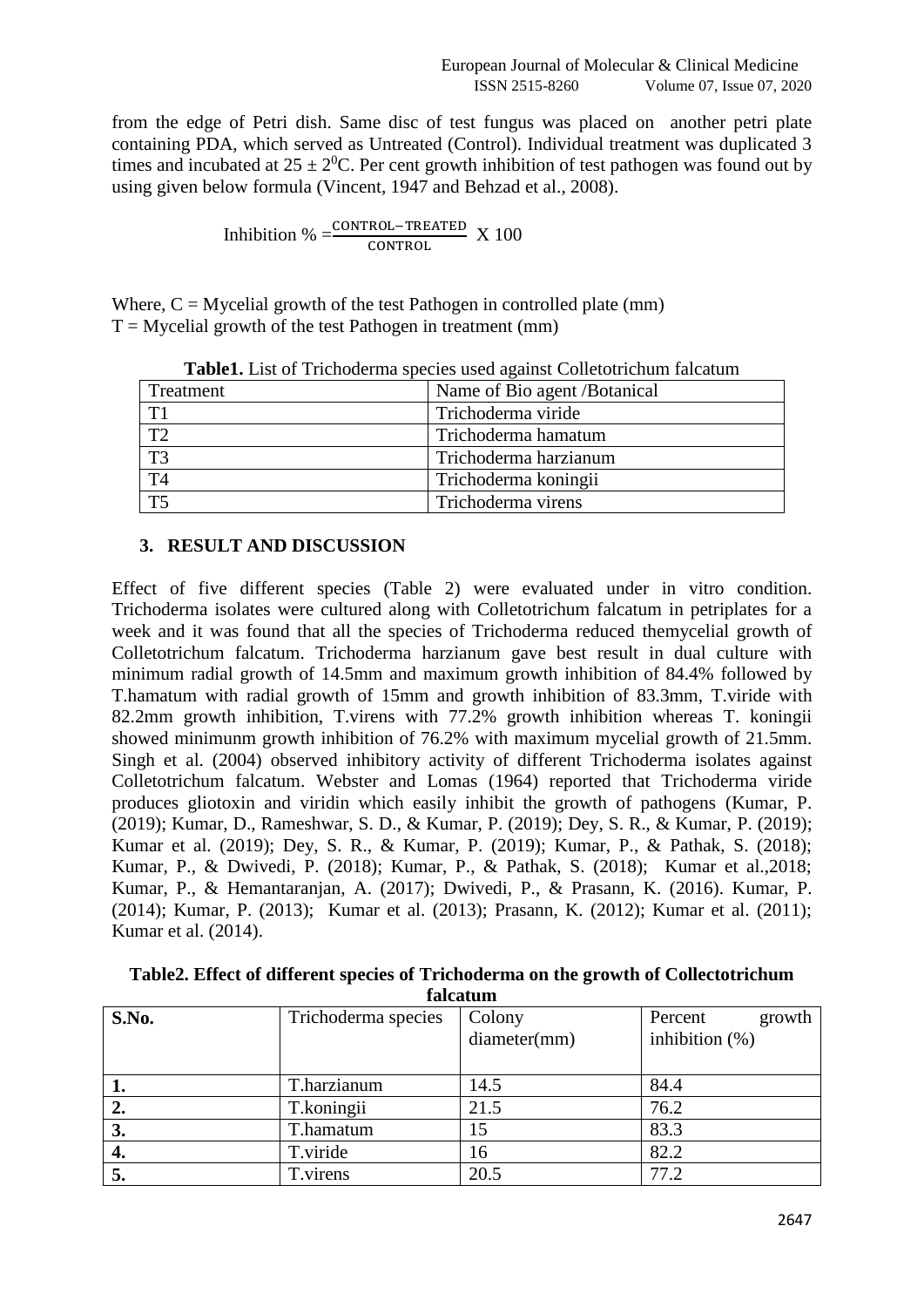|  |  | $ -$ |  |
|--|--|------|--|
|--|--|------|--|

# **REFERENCES**

- [1] Freeman, S., Minz, D., Kolesnik, I., Barbul, O., Zveibil, A., Maymon, M., ... & Dag, A. (2004). Trichoderma biocontrol of Colletotrichum acutatum and Botrytis cinerea and survival in strawberry. European Journal of Plant Pathology, 110(4), 361-370.
- [2] Hajieghrari, B., Torabi-Giglou, M., Mohammadi, M. R., & Davari, M. (2008). Biological potantial of some Iranian Trichoderma isolates in the control of soil borne plant pathogenic fungi. African Journal of Biotechnology, 7(8).
- [3] Harman, G. E., Björkman, T., Ondik, K., & Shoresh, M. (2008). Changing paradigms on the mode of action and uses of Trichoderma spp. for biocontrol. Outlooks on pest management, 19(1), 24.
- [4] Hjeljord, L., & Tronsmo, A. (1998). Trichoderma and Gliocladium. biological control: an overview. In: Trichoderma & Gliocladium: Enzymes, biological control and commercial applications. Harman GE, Kubice CP.(Eds), 2, 131-151.
- [5] Lifshitz R, Windham M T and Baker R 1986 Mechanism of biological control of preemergence damping-off of pea by seed treatment with Trichoderma spp. Phytopathology 76, 720–725.
- [6] Migheli, Q., Herrera‐Estrella, A., Avataneo, M., & Gullino, M. L. (1994). Fate of transformed Trichoderma harzianum in the phylloplane of tomato plants. Molecular ecology, 3(2), 153-159.
- [7] Shalini, S., & Kotasthane, A. S. (2007). Parasitism of Rhizoctonia solani by strains of Trichoderma spp. EJEAF Chemistry, 6, 2272-2281.
- [8] Singh, V., Lal, R. J., Lal, S., Sinha, O. K., Singh, A. P., & Srivastava, S. N. (2004, September). Bioefficient strains of Trichoderma harzianum against red rot pathogen of sugarcane. In Proceedings of Symposium on Recent Advances in Fungal Bioagents and Their Social Benefit, Zonal Chapter, Ann. Meet., Mycol. & Pl. Pathol, NBRI, Lucknow (pp. 47-48).
- [9] Vincent, J. M. (1947). Distortion of fungal hyphae in the presence of certain inhibitors. Nature, 159(4051), 850-850.
- [10] ChitraMani, P. K. (2020). Evaluation of antimony induced biochemical shift in mustard. Plant Archives, 20(2), 3493-3498.
- [11] Sharma, M., & Kumar, P. (2020). Biochemical alteration of mustard grown under tin contaminated soil. Plant Archives, 20(2), 3487-3492.
- [12] Chand, J., & Kumar, P. (2020). Yield attribute shift of mustard grown under cadmium contaminated soil. Plant Archives, 20(2), 3518-3523.
- [13] Naik, M., & Kumar, P. (2020). Role of growth regulators and microbes for metal detoxification in plants and soil. Plant Archives, 20(2), 2820-2824.
- [14] Kumar, P., & Naik, M. (2020). Biotic symbiosis and plant growth regulators as a strategy against cadmium and lead stress in chickpea. Plant Archives, 20(2), 2495- 2500.
- [15] Kumar, P., & Dwivedi, P. (2020). Lignin estimation in sorghum leaves grown under hazardous waste site. Plant Archives, 20(2), 2558-2561.
- [16] Devi, P., & Kumar, P. (2020). Concept and Application of Phytoremediation in the Fight of Heavy Metal Toxicity. Journal of Pharmaceutical Sciences and Research, 12(6), 795-804.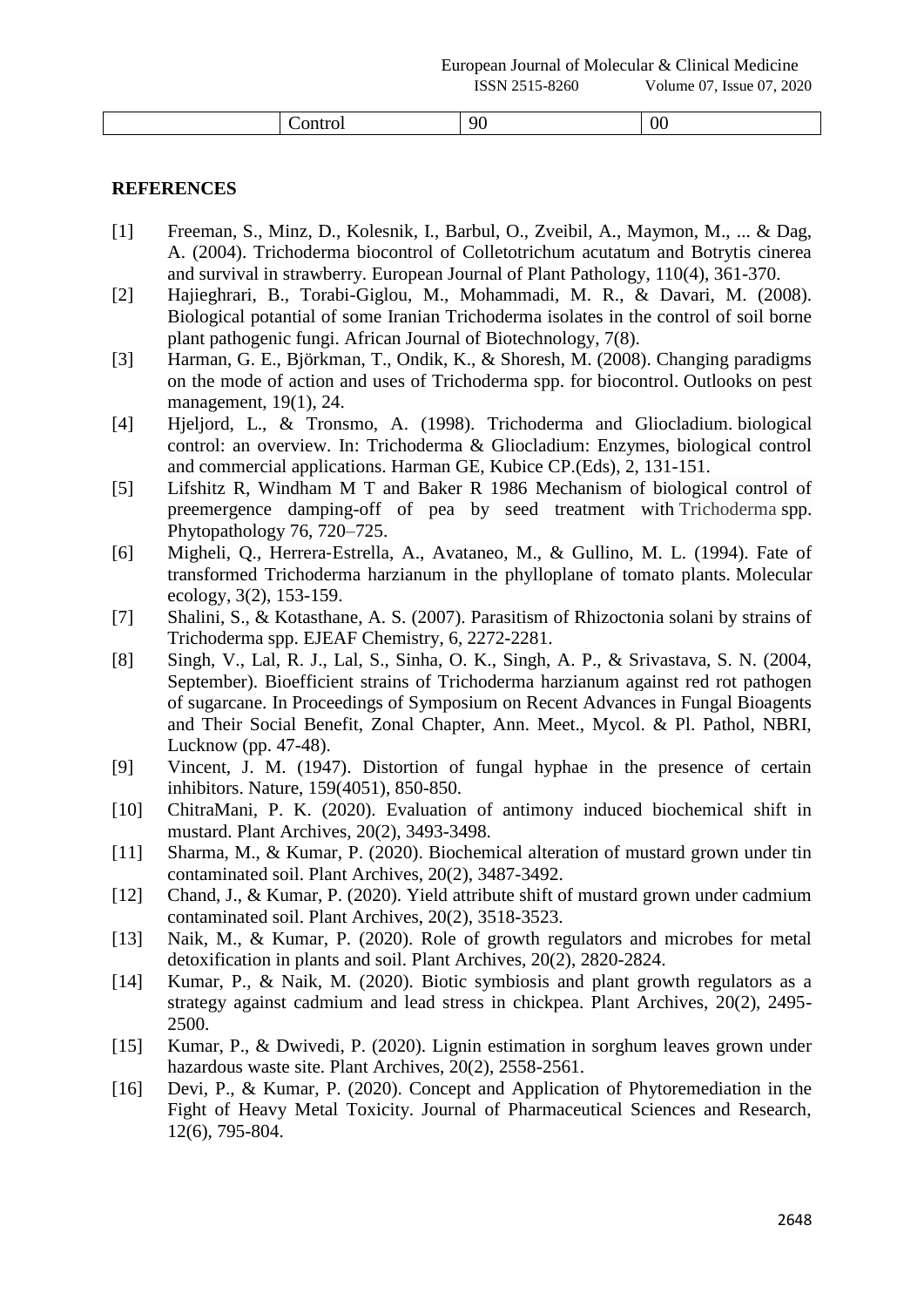- [17] Kumari, P., & Kumar, P. (2020). Trichoderma fungus in mitigation of rhizosphere arsenic: with special reference to biochemical changes. Plant Archives, 20(2), 3512- 3517.
- [18] Kaur, S., & Kumar, P. (2020). Ameliorative effect of trichoderma, rhizobium and mycorrhiza on internodal length, leaf area and total soluble protein in mung bean (Vigna radiata [L.] R. Wilazek) under drought stress. Journal of Pharmacognosy and Phytochemistry, 9(4), 971-977.
- [19] Devi, P., & Kumar, P. (2020). Effect of bioremediation on internodal length and leaf area of maize plant cultivated in contaminated soil with chromium metal. Journal of Pharmacognosy and Phytochemistry, 9(4), 1408-1413.
- [20] Sharma, K., & Kumar, P. (2020). Mitigating the effect of biofertilizers on morphological and biochemical level in pearl millet grown under mercury toxicity. Journal of Pharmacognosy and Phytochemistry, 9(4), 955-961.
- [21] Kumar, S. B. P. (2020). Salinity stress, its physiological response and mitigating effects of microbial bio inoculants and organic compounds. Journal of Pharmacognosy and Phytochemistry, 9(4), 1397-1303.
- [22] Devi, P., & Kumar, P. (2020). Enhancement effect of biofertilizers on germination percentage and plant height in maize grown under chromium toxic soil. Journal of Pharmacognosy and Phytochemistry, 9(4), 702-707.
- [23] Chand, J., & Kumar, P. (2020). Biochemical shift of mustard grown under cadmium contaminated soil. Journal of Pharmacognosy and Phytochemistry, 9(3), 178-183.
- [24] Kumar, P. (2019). Evaluation Of Internodal Length And Node Number Of Pea Treated With Heavy Metal, Polyamines And Glomus. Journal of the Gujarat Research Society, 21(10s), 518-523.
- [25] Kumar, D., Rameshwar, S. D., & Kumar, P. (2019). Effect Of Intergated Application Of Inorganic And Organic Fertilizers On The Roots Of Chickpea. Plant Archives, 19(1), 857-860.
- [26] Dey, S. R., & Kumar, P. (2019). Analysis of Available Nitrogen of Wheat Cultivated Soil Treated with Organic and Inorganic Source of Fertilizers. Int. J. Curr. Microbiol. App. Sci, 8(8), 2986-2990.
- [27] Kumar, P., Siddique, A., Thakur, V., & Singh, M. (2019). Effect of putrescine and glomus on total reducing sugar in cadmium treated sorghum crop. Journal of Pharmacognosy and Phytochemistry, 8(2), 313-316.
- [28] Dey, S. R., & Kumar, P. (2019). Cadmium induced biochemical shift in maize. Journal of Pharmacognosy and Phytochemistry, 8(1), 2038-2045.
- [29] Kumar, P., & Pathak, S. (2018). Short-Term Response of Plants Grown under Heavy Metal Toxicity. Heavy Metals, 69.
- [30] Kumar, P., & Dwivedi, P. (2018). Plant lectins, agricultural advancements and mammalian toxicity. Molecular Physiology of Abiotic Stresses in Plant Productivity, 360.
- [31] Kumar, P., & Pathak, S. (2018). Nitric oxide: a key driver of signaling in plants. MOJ Eco Environ Sci, 3(3), 145-148.
- [32] Kumar, P., Pathak, S., Amarnath, K. S., Teja, P. V. B., Dileep, B., Kumar, K., ... & Siddique, A. (2018). Effect of growth regulator on morpho-physiological attributes of chilli: a case study. Plant Archives, 18(2), 1771-1776.
- [33] Kumar, P., & Hemantaranjan, A. (2017). Iodine: a unique element with special reference to soil-plant-air system. Advances in Plant Physiology (Vol. 17), 314.
- [34] Dwivedi, P., & Prasann, K. (2016). Objective plant physiology. Objective plant physiology., (Ed. 2).